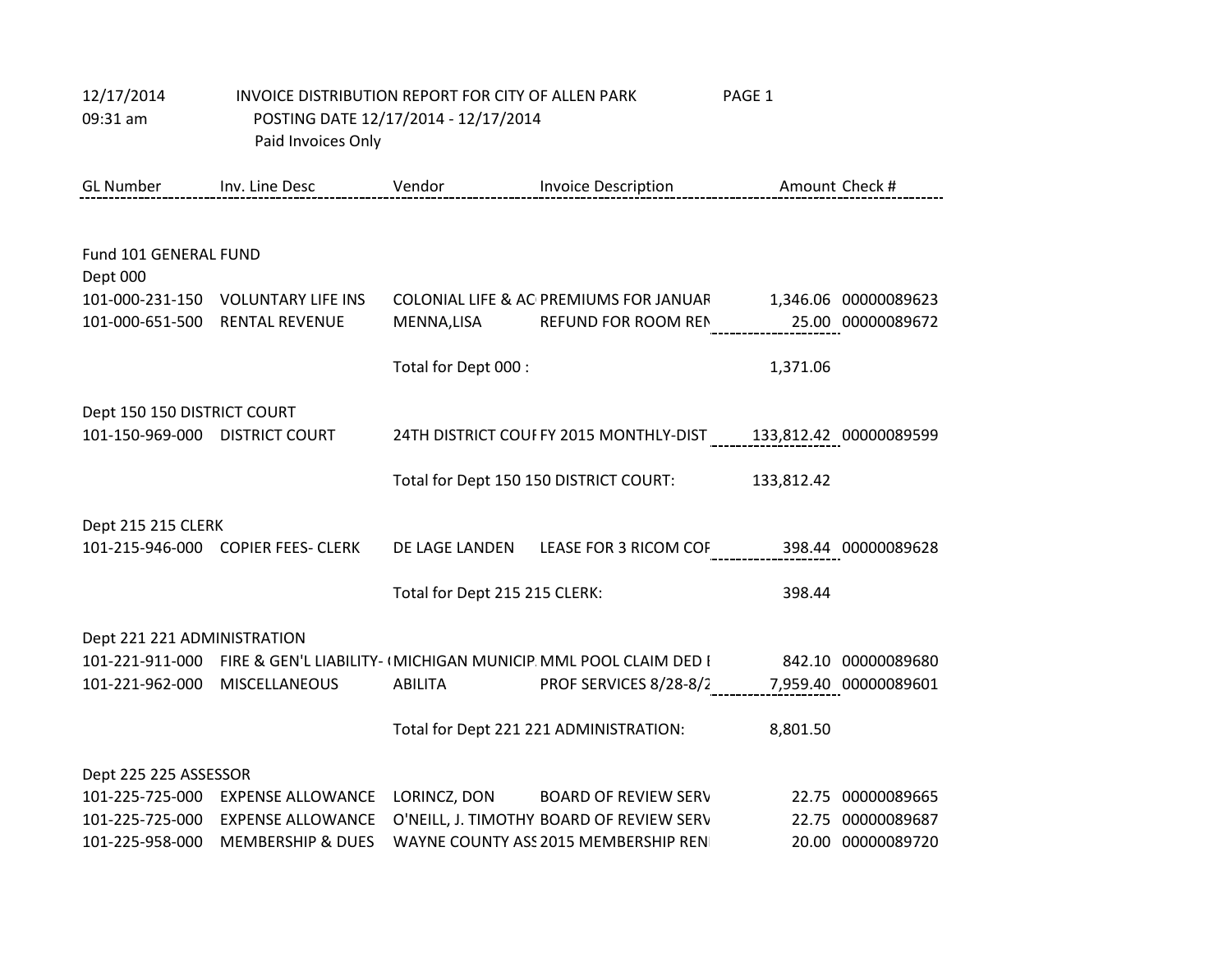| <b>GL Number</b>               | Inv. Line Desc                                     | Vendor                            | <b>Invoice Description</b>                                     |          | Amount Check #       |
|--------------------------------|----------------------------------------------------|-----------------------------------|----------------------------------------------------------------|----------|----------------------|
| 101-225-962-000                | MISCELLANEOUS                                      | JAHNS, CHRISTINE                  | REIMB FOR MILEAGE DE                                           |          | 21.47 00000089660    |
| 101-225-963-000                | PROFESSIONAL SERVICE: MEGHAN PORTER LL LABOR HOURS |                                   |                                                                |          | 1,330.00 00000089670 |
| 101-225-963-000                | PROFESSIONAL SERVICE: GARY EVANKO LLC              |                                   | <b>LABOR HOURS</b>                                             |          | 260.00 00000089647   |
|                                |                                                    |                                   |                                                                |          |                      |
|                                |                                                    | Total for Dept 225 225 ASSESSOR:  |                                                                | 1,676.97 |                      |
|                                |                                                    |                                   |                                                                |          |                      |
| Dept 230 230 FINANCE           |                                                    |                                   |                                                                |          |                      |
| 101-230-963-000                | PROFESSIONAL SERVICE! PLANTE MORAN                 |                                   | PROF SERVCIES 11/1-11/                                         |          | 6,500.00 00000089692 |
| 101-230-985-000                | <b>CAPITAL OUTLAY</b>                              |                                   | PRINTING SYSTEMS, PAYMENT FOR SHIPPING                         |          | 19.76 00000089693    |
|                                |                                                    |                                   |                                                                |          |                      |
|                                |                                                    | Total for Dept 230 230 FINANCE:   |                                                                | 6,519.76 |                      |
|                                |                                                    |                                   |                                                                |          |                      |
| Dept 263 263 CITY HALL         |                                                    |                                   |                                                                |          |                      |
| 101-263-701-000                |                                                    |                                   | PERSONAL SERVICES- C \ ADVANCE AP STAFFIITEMP SERVICES WK END  |          | 664.56 00000089604   |
| 101-263-931-000                | BUILDING MAINTENANC DELTA TEMP, INC.               |                                   | NO COOLING COUNCIL C                                           |          | 325.75 00000089629   |
| 101-263-931-000                | BUILDING MAINTENANC DELTA TEMP, INC.               |                                   | <b>HEAT/ACWORK</b>                                             |          | 122.50 00000089629   |
| 101-263-931-000                | <b>BUILDING MAINTENANC LOWE'S</b>                  |                                   | PURCHASE OF SUPPLIES                                           |          | 61.65 00000089666    |
| 101-263-985-000                |                                                    |                                   | CAPITAL OUTLAY-BUILDI FRENCH ASSOCIATES PROJ 2014-042.0 PROF S |          | 824.00 00000089645   |
|                                |                                                    |                                   |                                                                |          |                      |
|                                |                                                    | Total for Dept 263 263 CITY HALL: |                                                                | 1,998.46 |                      |
|                                |                                                    |                                   |                                                                |          |                      |
| Dept 305 305 POLICE DEPARTMENT |                                                    |                                   |                                                                |          |                      |
| 101-305-729-000                | K-9 SUPPLIES                                       | PET SUPPLIES PLUS K-9 SUPPLIES    |                                                                |          | 42.68 00000089691    |
| 101-305-757-000                | <b>OPERATING SUPPLIES</b>                          |                                   | SIRCHIE FINGER PRIN DETECTIVE BUREAU SUP                       |          | 90.86 00000089701    |
| 101-305-757-000                | <b>OPERATING SUPPLIES</b>                          |                                   | KONICA MINOLTA BLCOPIER USAGE 11/2-11/                         |          | 42.66 00000089664    |
| 101-305-853-000                |                                                    |                                   | TELEPHONE-10/11-11/1VERIZON WIRELESS INTERNET ACCESS FOR P     |          | 684.20 00000089713   |
| 101-305-931-000                | <b>BUILDING MAINTENANC CINTAS CORP.</b>            |                                   | <b>UNIFORMS POLICE</b>                                         |          | 33.65 00000089619    |
| 101-305-931-000                | <b>BUILDING MAINTENANC CINTAS CORP.</b>            |                                   | <b>UNIFORMS POLICE</b>                                         |          | 33.65 00000089619    |
| 101-305-931-000                | <b>BUILDING MAINTENANC LOWE'S</b>                  |                                   | PURCHASE OF SUPPLIES                                           |          | 22.68 00000089666    |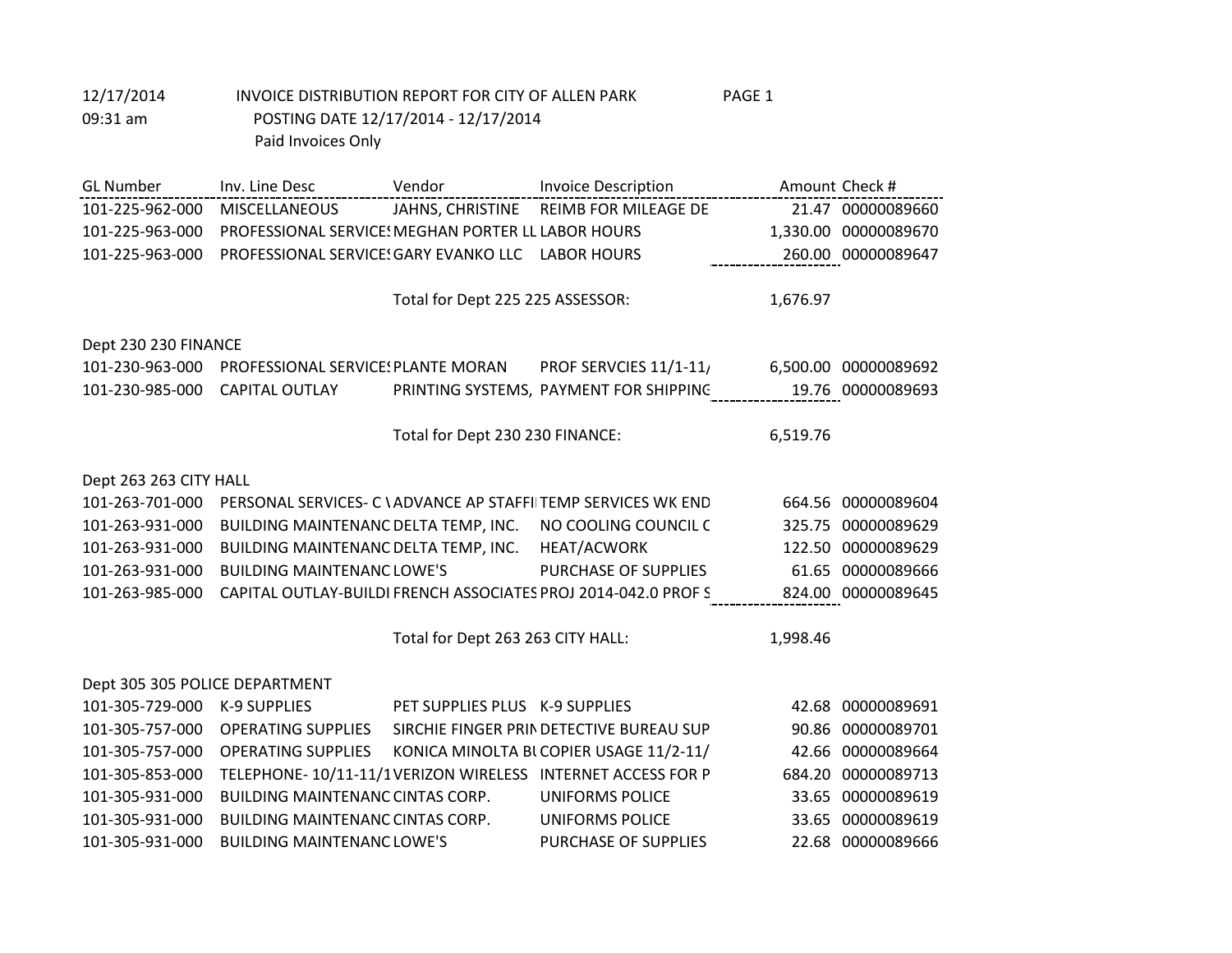| GL Number       | Inv. Line Desc                                       | Vendor | Invoice Description                                                | Amount Check # |                    |
|-----------------|------------------------------------------------------|--------|--------------------------------------------------------------------|----------------|--------------------|
| 101-305-934-000 |                                                      |        | <b>EQUIPMENT MAINTENA WINDER POLICE EQL REPAIRS ON SIREN REPL.</b> |                | 748.00 00000089722 |
| 101-305-934-500 | COMPUTER BREAK-FIX SOUTHERN MICHIGACOMPUTER SERVICES |        |                                                                    |                | 960.00 00000089702 |
| 101-305-939-000 |                                                      |        | VEHICLE MAINTENANCE CLASSIC AUTO WASE SERVICES FOR NOV 2014        |                | 163.80 00000089622 |
|                 |                                                      |        |                                                                    |                |                    |

Total for Dept 305 305 POLICE DEPARTMENT: 2,822.18

Dept 340 340 FIRE DEPARTMENT

| 101-340-757-000 | <b>OPERATING SUPPLIES</b>            | ACUITY SPECIALTY PICLEANING SUPPLIES          |                                                              |          | 230.01 00000089603   |
|-----------------|--------------------------------------|-----------------------------------------------|--------------------------------------------------------------|----------|----------------------|
| 101-340-757-000 | <b>OPERATING SUPPLIES</b>            | LOWE'S                                        | PURCHASE OF SUPPLIES                                         | 30.35    | 00000089666          |
| 101-340-757-500 | <b>RESCUE SUPPLIES</b>               | <b>J &amp; B MEDICAL SUPP RESCUE SUPPLIES</b> |                                                              | 63.71    | 00000089659          |
| 101-340-757-500 | <b>RESCUE SUPPLIES</b>               |                                               | BAKER'S GAS & WELIOXYGEN CYLINDER RENT                       | 110.02   | 00000089614          |
| 101-340-757-500 | <b>RESCUE SUPPLIES</b>               | <b>J &amp; B MEDICAL SUPP RESCUE SUPPLIES</b> |                                                              | 883.10   | 00000089659          |
| 101-340-805-000 | AMBULANCE BILLING                    | ACCUMED BILLING II NOV BILLING                |                                                              |          | 4,858.90 00000089602 |
| 101-340-805-000 | AMBULANCE BILLING                    |                                               | RINK, DON ESTATE OREFUND FOR EMERGEN(                        | 720.00   | 00000089696          |
| 101-340-931-000 | <b>BUILDING MAINTENANC LOWE'S</b>    |                                               | PURCHASE OF SUPPLIES                                         | 16.62    | 00000089666          |
| 101-340-931-000 | <b>BUILDING MAINTENANC LOWE'S</b>    |                                               | PURCHASE OF SUPPLIES                                         |          | (14.23) 00000089666  |
| 101-340-931-000 | <b>BUILDING MAINTENANC LOWE'S</b>    |                                               | PURCHASE OF SUPPLIES                                         | 14.23    | 00000089666          |
| 101-340-931-000 | <b>BUILDING MAINTENANC LOWE'S</b>    |                                               | PURCHASE OF SUPPLIES                                         | 59.78    | 00000089666          |
| 101-340-934-000 | <b>EQUIPMENT MAINTENA LOWE'S</b>     |                                               | PURCHASE OF SUPPLIES                                         | 28.06    | 00000089666          |
| 101-340-939-000 | <b>VEHICLE MAINTENANCE HALT FIRE</b> |                                               | <b>VEH MNT</b>                                               | 295.00   | 00000089653          |
| 101-340-939-000 |                                      |                                               | VEHICLE MAINTENANCE BAKER'S GAS & WELICYLINDER RENTAL INVOL  | 18.91    | 00000089614          |
| 101-340-939-000 | <b>VEHICLE MAINTENANCE HALT FIRE</b> |                                               | <b>VEHICLE MNT</b>                                           | 193.00   | 00000089653          |
| 101-340-939-000 | <b>VEHICLE MAINTENANCE LOWE'S</b>    |                                               | PURCHASE OF SUPPLIES                                         |          | 31.24 00000089666    |
| 101-340-958-000 | MEMBERSHIP & DUES                    |                                               | METROPOLITAN DET 2015 MEMBERSHIP DUE                         | 20.00    | 00000089674          |
| 101-340-960-000 |                                      |                                               | EDUCATION & TRAINING HAMILTON, RICHARI CLASS ON EBOLA PREPAI | 62.04    | 00000089654          |
| 101-340-985-000 | <b>CAPITAL OUTLAY</b>                |                                               | APOLLO FIRE EQUIPI CAPITAL OUTLAY GRANT                      | 31.15    | 00000089608          |
| 101-340-985-000 | <b>CAPITAL OUTLAY</b>                | <b>MOTOROLA</b>                               | <b>CAPITAL OUTLAY GRANT</b>                                  | 5,547.75 | 00000089683          |
| 101-340-985-000 | <b>CAPITAL OUTLAY</b>                |                                               | TIME EMERGENCY EI CAPITAL OUTLAY GRANT                       |          | 880.25 00000089709   |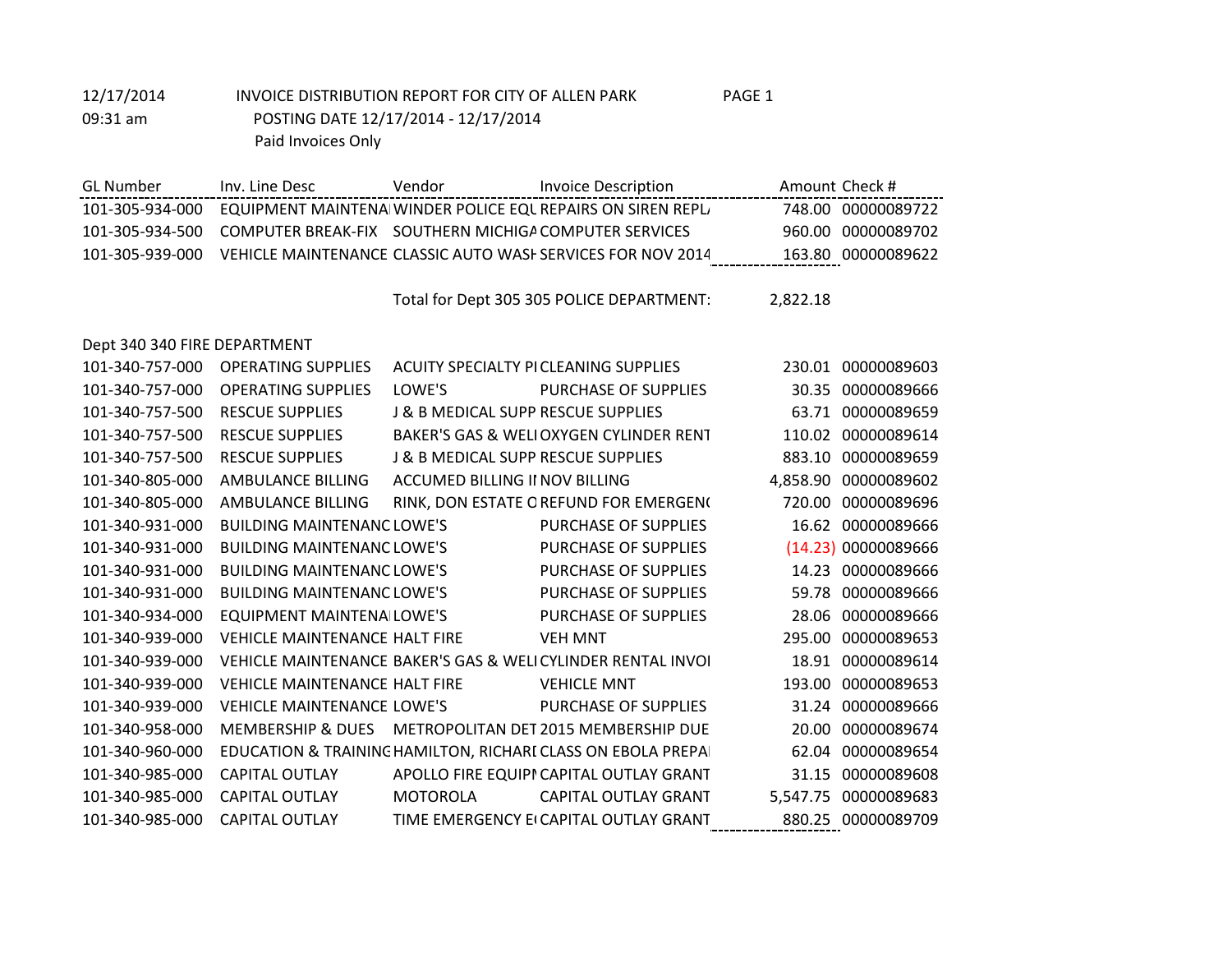12/17/2014 INVOICE DISTRIBUTION REPORT FOR CITY OF ALLEN PARK PAGE 1

09:31 am POSTING DATE 12/17/2014 - 12/17/2014 Paid Invoices Only

| <b>GL Number</b> | Inv. Line Desc                                          | Vendor                | <b>Invoice Description</b>              | Amount Check # |                      |
|------------------|---------------------------------------------------------|-----------------------|-----------------------------------------|----------------|----------------------|
|                  |                                                         |                       | Total for Dept 340 340 FIRE DEPARTMENT: | 14,079.89      |                      |
|                  |                                                         |                       |                                         |                |                      |
|                  | Dept 445 445 DEPARTMENT OF PUBLIC SERVICE               |                       |                                         |                |                      |
| 101-445-751-000  | <b>GASOLINE</b>                                         | <b>MICHIGAN FUELS</b> | <b>BAL DUE FROM PREV PN</b>             | 46.60          | 00000089679          |
| 101-445-751-000  | <b>GASOLINE</b>                                         | <b>MICHIGAN FUELS</b> | DIESEL FUEL FOR 16125                   | 10,988.78      | 00000089679          |
| 101-445-751-000  | <b>GASOLINE</b>                                         | <b>MICHIGAN FUELS</b> | <b>DIESEL FUEL DPW</b>                  | 11,758.06      | 00000089679          |
| 101-445-768-000  | <b>UNIFORMS</b>                                         | CINTAS CORP.          | <b>GARAGE UNIFORMS</b>                  |                | 46.51 00000089619    |
| 101-445-768-000  | <b>UNIFORMS</b>                                         | CINTAS CORP.          | <b>UNIFORMS GARAGE DPS</b>              | 174.51         | 00000089619          |
| 101-445-768-000  | <b>UNIFORMS</b>                                         | CINTAS CORP.          | <b>UNIFORMS DPS GARAGE</b>              | 48.51          | 00000089619          |
| 101-445-768-000  | <b>UNIFORMS</b>                                         | CINTAS CORP.          | <b>UNIFORMS DPS GARAGE</b>              | 60.51          | 00000089619          |
| 101-445-768-000  | <b>UNIFORMS</b>                                         | CINTAS CORP.          | <b>UNIFORMS DPS GARAGE</b>              |                | 48.51 00000089619    |
| 101-445-768-000  | <b>UNIFORMS</b>                                         | CINTAS CORP.          | UNIFORMS PUBLIC SERV                    | 92.12          | 00000089619          |
| 101-445-768-000  | <b>UNIFORMS</b>                                         | CINTAS CORP.          | UNIFORMS PUBLIC SERV                    | 92.12          | 00000089619          |
| 101-445-768-000  | <b>UNIFORMS</b>                                         | CINTAS CORP.          | UNIFORMS PUBLIC SERV                    | 92.12          | 00000089619          |
| 101-445-768-000  | <b>UNIFORMS</b>                                         | CINTAS CORP.          | UNIFORMS PUBLIC SERV                    |                | 92.12 00000089619    |
| 101-445-768-000  | <b>UNIFORMS</b>                                         | CINTAS CORP.          | UNIFORMS PUBLIC SERV                    | 173.95         | 00000089619          |
| 101-445-768-000  | UNIFORMS- CREDIT LINE CINTAS CORP.                      |                       | UNIFORMS PUBLIC SERV                    |                | (2.97) 00000089619   |
| 101-445-768-000  | UNIFORMS- CREDIT LINE CINTAS CORP.                      |                       | UNIFORMS PUBLIC SERV                    |                | (1.86) 00000089619   |
| 101-445-926-000  | <b>STREET LIGHTING</b>                                  | DTE ENERGY            | SERVICE 11/3-12/3/14                    | 123.06         | 00000089638          |
| 101-445-931-000  | <b>BUILDING MAINTENANC ACCESS POINT</b>                 |                       | SERV ICE 11/24-11/30/1                  | 408.96         | 00000089604          |
| 101-445-934-000  | <b>EQUIPMENT MAINTENA GRAINGER</b>                      |                       | <b>SUPPLIES</b>                         | 148.75         | 00000089650          |
| 101-445-939-000  | VEHICLE MAINTENANCE GLENDALE AUTO VAISUPPLIES           |                       |                                         | 67.62          | 00000089648          |
| 101-445-939-000  | VEHICLE MAINTENANCE GLENDALE AUTO VAISUPPLIES           |                       |                                         |                | 17.98 00000089648    |
| 101-445-939-000  | VEHICLE MAINTENANCE GLENDALE AUTO VAISUPPLIES           |                       |                                         | 6.70           | 00000089648          |
| 101-445-939-000  | VEHICLE MAINTENANCE GLENDALE AUTO VAISUPPLIES           |                       |                                         | 210.00         | 00000089648          |
| 101-445-939-000  | VEHICLE MAINTENANCE GLENDALE AUTO VA 2006 KIA PARTS     |                       |                                         | 175.43         | 00000089648          |
| 101-445-939-000  | VEHICLE MAINTENANCE GLENDALE AUTO VAICREDIT ON SUPPLIES |                       |                                         |                | (175.43) 00000089648 |
| 101-445-939-000  | VEHICLE MAINTENANCE BAKER'S GAS & WELISUPPLIES          |                       |                                         | 160.00         | 00000089614          |
| 101-445-939-000  | VEHICLE MAINTENANCE METRO AIRPORT TRUSPRING FOR 5021    |                       |                                         | 373.20         | 00000089673          |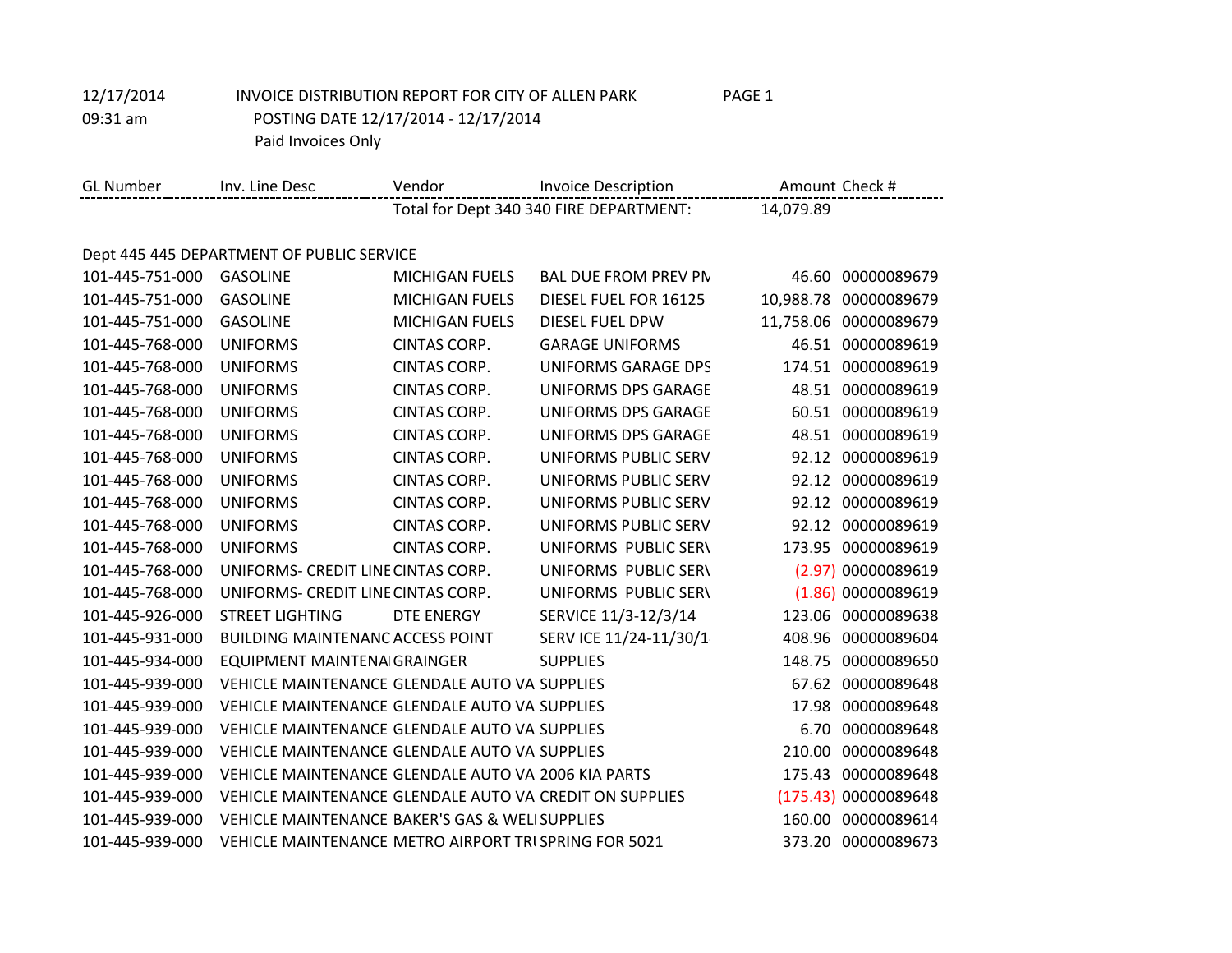| <b>GL</b> Number | Inv. Line Desc                                          | Vendor | <b>Invoice Description</b>                                  | Amount Check #        |
|------------------|---------------------------------------------------------|--------|-------------------------------------------------------------|-----------------------|
| 101-445-939-000  |                                                         |        | VEHICLE MAINTENANCE FORT AUTO ELECTRICFORD TRACTOR STARTEL  | 170.75 00000089644    |
| 101-445-939-000  | VEHICLE MAINTENANCE MICHIGAN CAT                        |        | <b>PARTS</b>                                                | 695.60 00000089675    |
| 101-445-939-000  | VEHICLE MAINTENANCE MICHIGAN CAT                        |        | <b>PARTS</b>                                                | 00000089675<br>161.70 |
| 101-445-939-000  |                                                         |        | VEHICLE MAINTENANCE BAKER'S GAS & WELICYLINDER RENTAL INVOL | 00000089614<br>18.91  |
| 101-445-939-000  | VEHICLE MAINTENANCE EXOTIC AUTOMATIO PARTS              |        |                                                             | 393.64 00000089642    |
| 101-445-939-000  |                                                         |        | VEHICLE MAINTENANCE BELLE TIRE DISTRIBU MOUNT AND DISMOUN'  | 120.00 00000089615    |
| 101-445-939-000  | VEHICLE MAINTENANCE BELLEROC TIRE SERV USED LOADER TIRE |        |                                                             | 850.00<br>00000089616 |
| 101-445-939-000  | <b>VEHICLE MAINTENANCE MICHIGAN CAT</b>                 |        | <b>PARTS</b>                                                | 00000089676<br>278.32 |
| 101-445-939-000  | <b>VEHICLE MAINTENANCE MICHIGAN CAT</b>                 |        | <b>PARTS</b>                                                | 00000089677<br>253.02 |
| 101-445-939-000  | <b>VEHICLE MAINTENANCE LOWE'S</b>                       |        | PURCHASE OF SUPPLIES                                        | 00000089666<br>47.56  |
| 101-445-958-000  |                                                         |        | MEMBERSHIP & DUES- J AMERICAN PUBLIC VANNUAL MEMBERSHIP F   | 20.00<br>00000089607  |
| 101-445-962-000  |                                                         |        | MISC-KOCHAN, WINNE, G MIDWEST MEDICAL (PRE EMPLOYEMENT PHY  | 180.00 00000089681    |
|                  |                                                         |        |                                                             |                       |

Total for Dept 445 445 DEPARTMENT OF PUB 28,415.36

Dept 707 707 PARKS & REC

| 101-707-783-000 | <b>PARK SUPPLIES</b>                                      | LOWE'S   | PURCHASE OF SUPPLIES                                        |        | 71.89 00000089666     |
|-----------------|-----------------------------------------------------------|----------|-------------------------------------------------------------|--------|-----------------------|
| 101-707-784-000 | <b>PARK SERVICES</b>                                      |          | JOHN'S LANDSCAPIN 2 MEMORIAL TREES CHA                      | 600.00 | 00000089661           |
| 101-707-784-000 | <b>PARK SERVICES</b>                                      | LOWE'S   | PURCHASE OF SUPPLIES                                        |        | 407.55 00000089666    |
| 101-707-931-000 | <b>BUILDING MAINTENANC GRAINGER</b>                       |          | <b>SUPPLIES</b>                                             |        | 345.60 00000089650    |
| 101-707-939-000 | VEHICLE MAINTENANCE TAYLOR CHEVROLET SERVICES             |          |                                                             |        | 111.74 00000089705    |
| 101-707-939-000 | VEHICLE MAINTENANCE TAYLOR CHEVROLET SERVICE AND SUPPLIES |          |                                                             |        | 529.09 00000089705    |
| 101-707-939-000 |                                                           |          | VEHICLE MAINTENANCE SAFELITE FULFILLME WINDSHIELD WHITE PIC | 238.90 | 00000089697           |
| 101-707-939-000 |                                                           |          | VEHICLE MAINTENANCE BAKER'S GAS & WELICYLINDER RENTAL INVOI |        | 18.91 00000089614     |
| 101-707-985-000 | CAPITAL OUTLAY                                            | GAMETIME | PURCHASE & INSTALL OF                                       |        | 14,305.00 00000089646 |
|                 |                                                           |          |                                                             |        |                       |

Total for Dept 707 707 PARKS & REC: 16,628.68

Dept 751 751 COMMUNITY CENTER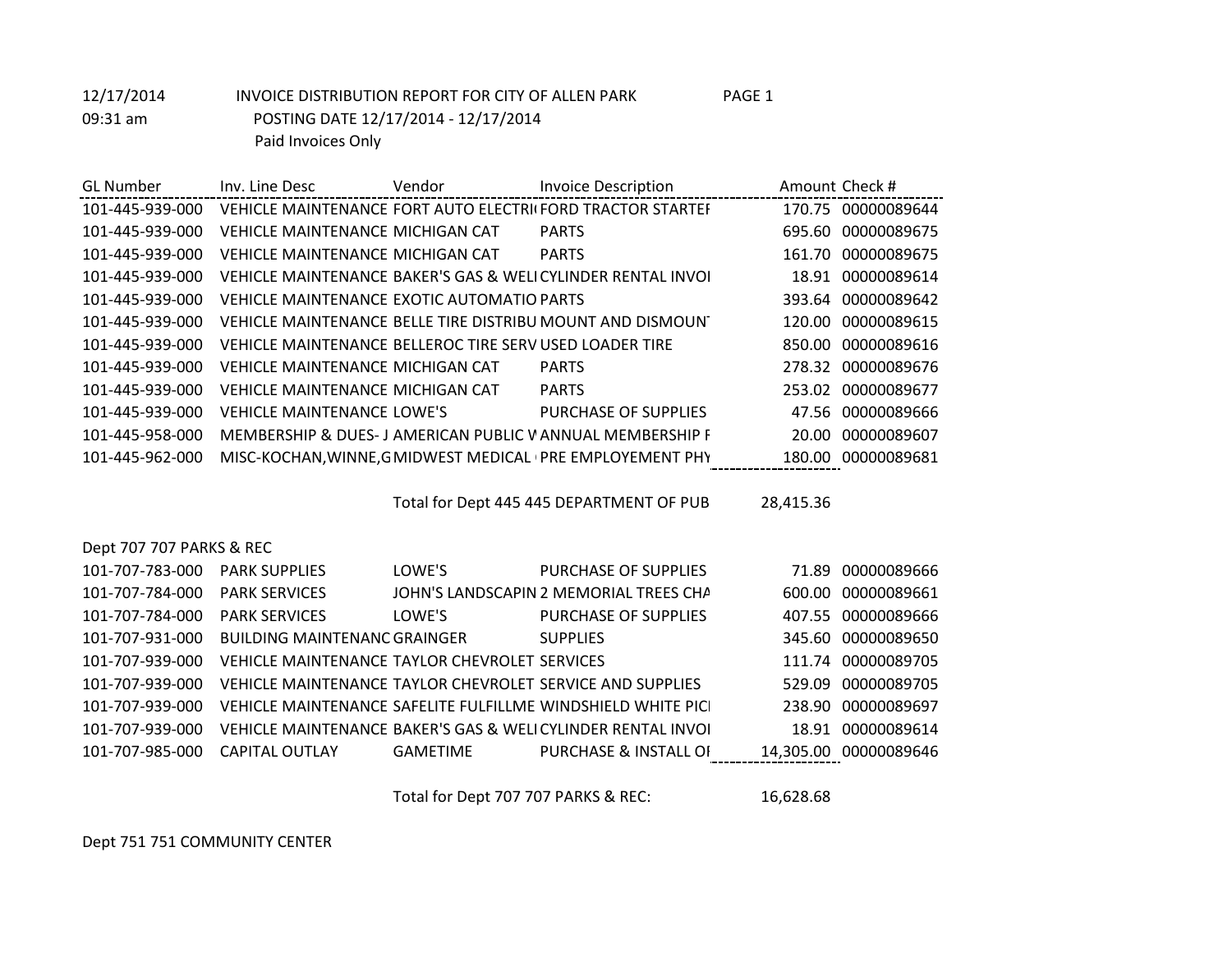GL Number Inv. Line Desc Vendor Invoice Description Amount Check # 101-751-728-000 OFFICE SUPPLIES ASADOORIAN FAMILY PRINT SUPPLIES 110.00 00000089609 101-751-756-000 CONTRACTED EMPLOYEI HEFFELFINGER, LYNN VENDORS SESSION 10/28 504.00 00000089656 101-751-756-000 CONTRACTED EMPLOYEI DOWNRIVER GYMNA VENDORS PORTION OT 1 360.00 00000089632 101-751-756-000 CONTRACTED EMPLOYEIVAN NORDEN, TERRI REFUND FOR SANTA BRE 40.00 00000089712 101-751-757-000 OPERATING SUPPLIES SYSCO DETROIT LLC CONCESSION ORDER 507.10 00000089703 101-751-757-000 OPERATING SUPPLIES PEPSI COLA SUPPLIES 259.29 00000089690 101-751-757-000 OPERATING SUPPLIES LOWE'S PURCHASE OF SUPPLIES 11/2-11-26-14 38.84 00000089666 101-751-768-000 UNIFORMS HAWKINS,PAT JACKETS FOR STAFF 136.96 00000089655 101-751-816-000 PROF. SERV. - OTHER- ST MIDWEST MEDICAL (PRE EMPLOYEMENT PHY 60.00 00000089681 101-751-816-000 PROF. SERV. - OTHER PROPANE SERVICES PROPANE 301.11 00000089694 101-751-920-000 UTILITIES- 15800 WHITE ALLEN PARK, CITY OF.WATER SERV 10/1-11/1/14 4,009.11 00000089606 101-751-931-000 BUILDING MAINTENANC PEAK SOFTWARE SYSNEW COMPUTER SOFTWARE 2,900.00 00000089689 101-751-931-000 BUILDING MAINTENANC NETWORK SERVICES BLDG MNT ITEMS 159.98 00000089685 101-751-931-000 BUILDING MAINTENANC EXPERT HEATING & COPEN BOILER FOR INS INSTERNATION 267.51 00000089643 101-751-931-000 BUILDING MAINTENANC W.J. ONEIL COMPAN EMERGENCY BOILER REFATH 2,408.68 00000089715 101-751-931-000 BUILDING MAINTENANC EXPERT HEATING & CINSTALL MOTOR & BRAC 401.00 00000089643 101-751-931-000 BUILDING MAINTENANC NETWORK SERVICES HAND SOAP 69.96 00000089685 101-751-934-000 EQUIPMENT MAINTENA C&S ICE RESURFACINZAMBONI REPAIR 214.18 00000089617 101-751-985-000 CAPITAL OUTLAY SERV-ICE REFRIGERA SERVICE ON EVAP COND 4,285.98 00000089699 101-751-985-000 CAPITAL OUTLAY SERV-ICE REFRIGERA PARTS FOR HEATER INST 1,135.22 00000089699

Total for Dept 751 751 COMMUNITY CENTER: 18,168.92

Total for Fund 101 GENERAL FUND: 234,693.64

Fund 202 MAJOR STREET FUND Dept 475 475 TRAFFIC SERVICES 202-475-703-050 INTERFUND LABOR/EQU 3M SUPPLIES 5 202-475-703-050 1,181.22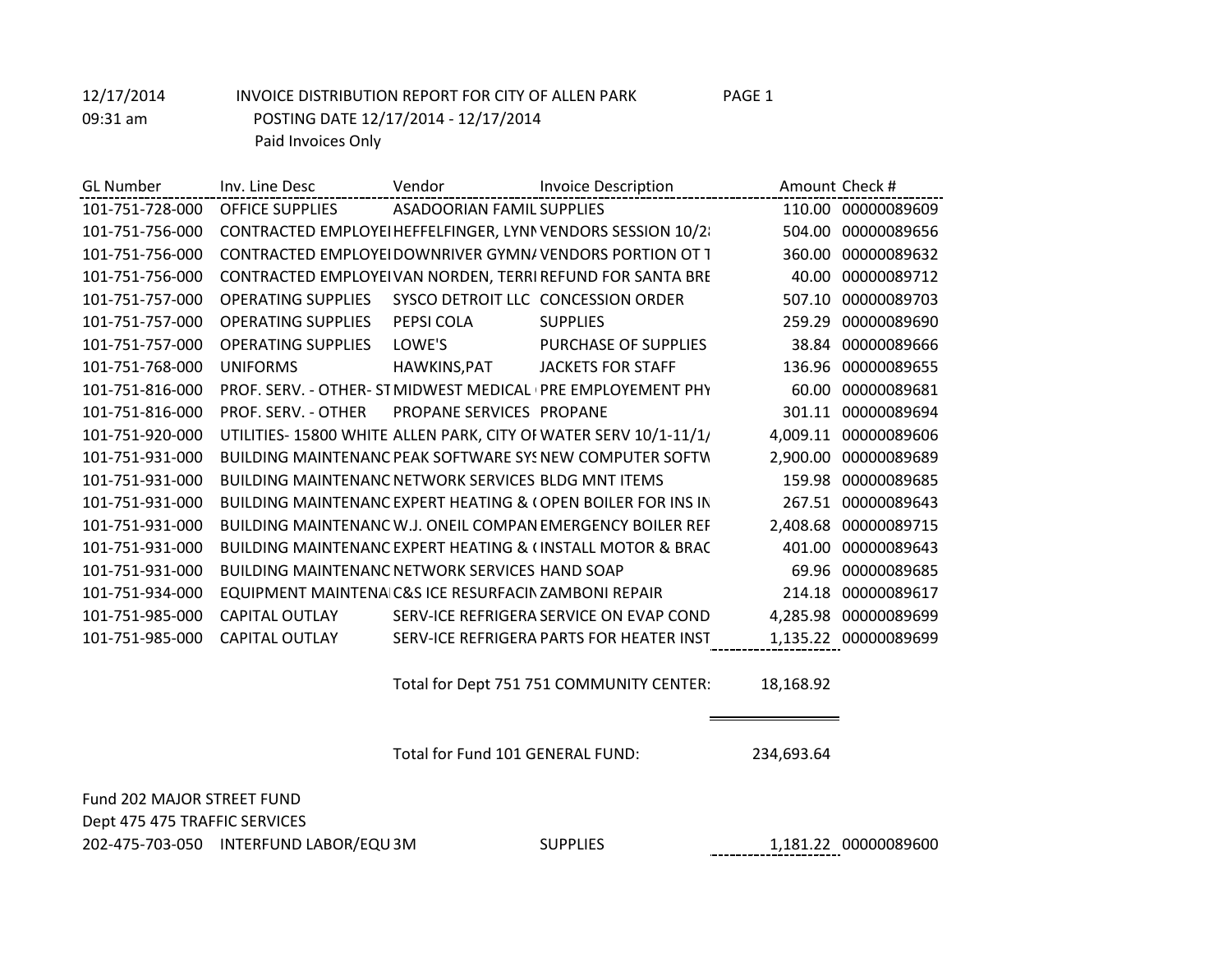| 12/17/2014<br>09:31 am                                      | INVOICE DISTRIBUTION REPORT FOR CITY OF ALLEN PARK<br>Paid Invoices Only | POSTING DATE 12/17/2014 - 12/17/2014 |                                                                                                                                                                     | PAGE 1         |                                          |
|-------------------------------------------------------------|--------------------------------------------------------------------------|--------------------------------------|---------------------------------------------------------------------------------------------------------------------------------------------------------------------|----------------|------------------------------------------|
| <b>GL Number</b>                                            | Inv. Line Desc                                                           | Vendor                               | <b>Invoice Description</b>                                                                                                                                          | Amount Check # |                                          |
|                                                             |                                                                          |                                      | Total for Dept 475 475 TRAFFIC SERVICES:                                                                                                                            | 1,181.22       |                                          |
| Dept 505 CONSTRUCTION - STREETS                             |                                                                          |                                      | 202-505-805-000 I-94 VARIOUS MISC. PRC MICHIGAN DEPT. OF ESTIMATED FINAL SETTL                                                                                      |                | 430.30 00000089678                       |
|                                                             |                                                                          |                                      | 202-505-985-000 CAPITAL OUTLAY- PRK S' WADE-TRIM/ASSOCI PROF SERVICES 9/29-11, 6,899.77 00000089716                                                                 |                |                                          |
|                                                             |                                                                          |                                      | Total for Dept 505 CONSTRUCTION - STREETS                                                                                                                           | 7,330.07       |                                          |
|                                                             |                                                                          |                                      | Total for Fund 202 MAJOR STREET FUND:                                                                                                                               | 8,511.29       |                                          |
| Fund 203 LOCAL STREET FUND<br>Dept 475 475 TRAFFIC SERVICES |                                                                          |                                      |                                                                                                                                                                     |                |                                          |
|                                                             | 203-475-703-050 INTERFUND LABOR/EQU3M                                    |                                      | <b>SUPPLIES</b>                                                                                                                                                     |                | 1,181.22 00000089600                     |
|                                                             |                                                                          |                                      | Total for Dept 475 475 TRAFFIC SERVICES:                                                                                                                            | 1,181.22       |                                          |
| Dept 479 PRESERVATION - STREETS                             |                                                                          |                                      | 203-479-801-220 PROF'L SERVICES -TREES T-N-T TREE SERVICE   REMOVAL OF TREES ANI<br>203-479-801-220 PROF'L SERVICES -TREES T-N-T TREE SERVICE IREMOVAL OF TREES ANI |                | 500.00 00000089704<br>450.00 00000089704 |
|                                                             |                                                                          |                                      | Total for Dept 479 PRESERVATION - STREETS:                                                                                                                          | 950.00         |                                          |
|                                                             |                                                                          |                                      | Total for Fund 203 LOCAL STREET FUND:                                                                                                                               | 2,131.22       |                                          |

Fund 226 RUBBISH FUND Dept 450 450 RUBBISH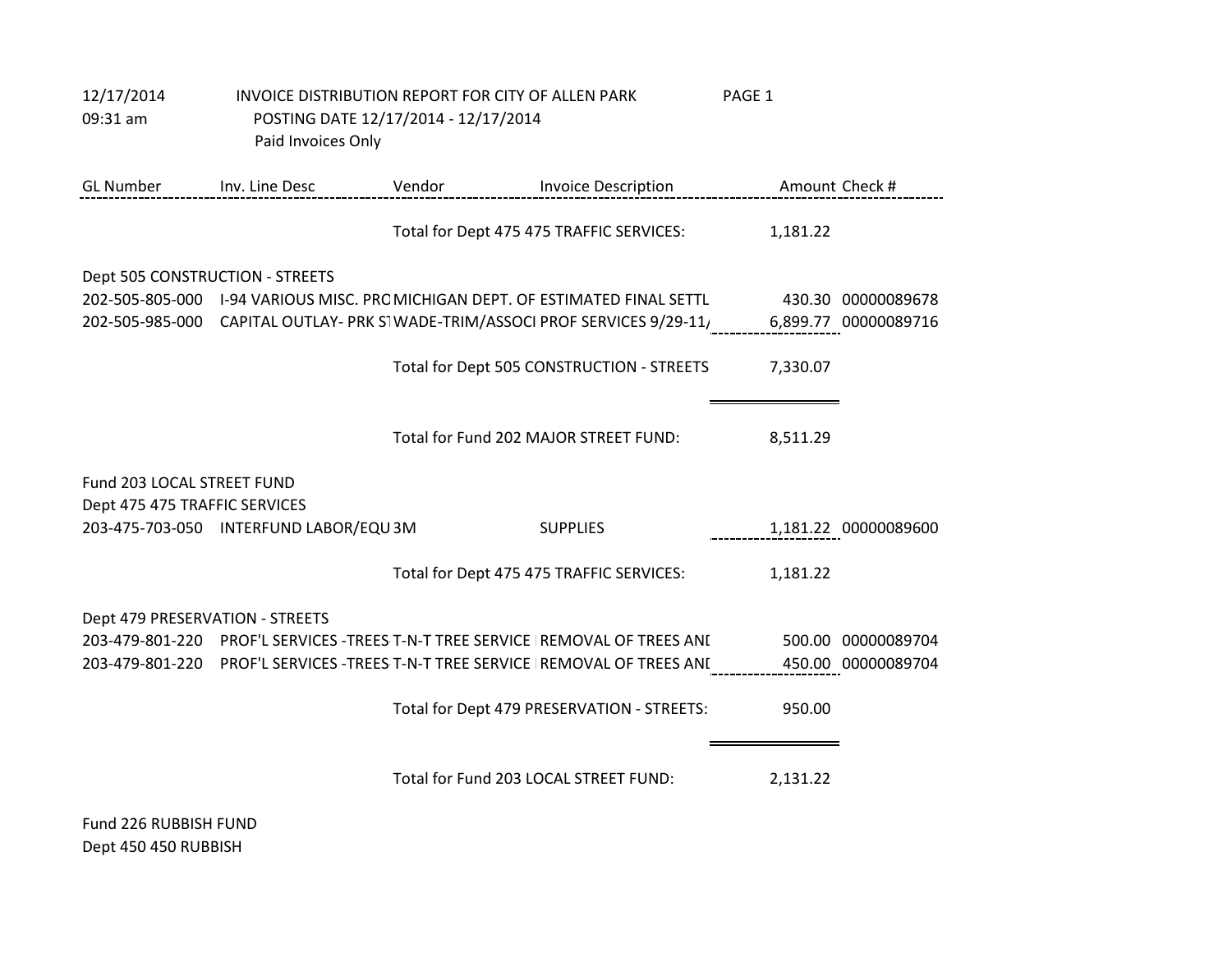| <b>GL Number</b>       | Inv. Line Desc                                      | Vendor                            | <b>Invoice Description</b>                                 |            | Amount Check #         |
|------------------------|-----------------------------------------------------|-----------------------------------|------------------------------------------------------------|------------|------------------------|
|                        | 226-450-817-000 WASTE DISPOSAL                      |                                   | REPUBLIC SERVICES RESIDENTIAL SERV 10/1-                   |            | 116,760.00 00000089695 |
|                        |                                                     | Total for Dept 450 450 RUBBISH:   |                                                            | 116,760.00 |                        |
|                        |                                                     | Total for Fund 226 RUBBISH FUND:  |                                                            | 116,760.00 |                        |
| Fund 249 BUILDING FUND |                                                     |                                   |                                                            |            |                        |
| Dept 000               |                                                     |                                   |                                                            |            |                        |
| 249-000-607-000        |                                                     |                                   | FEES REVENUE-PM1402! SIMMONDS, ROBERT PERMIT REFUND REQUE  |            | 153.00 00000089700     |
| 249-000-607-000        |                                                     |                                   | FEES REVENUE- PE14034 SIMMONDS, ROBERT PERMIT REFUND REQUE |            | 122.00 00000089700     |
| 249-000-607-000        |                                                     |                                   | FEES REVENUE- 200 - 15 WALOWICH ANTHOI RENTAL REFUND NO EN |            | 170.00 00000089717     |
|                        |                                                     | Total for Dept 000 :              |                                                            | 445.00     |                        |
|                        | Dept 371 371 BUILDING DEPARTMENT                    |                                   |                                                            |            |                        |
|                        | 249-371-821-000 MECHANICAL INSPECTIC CARNILL, STEVE |                                   | <b>NOV MECHINAL INSPECT</b>                                |            | 2,100.00 00000089618   |
| 249-371-822-000        | PLUMBING INSPECTION: HALASH, JEROME                 |                                   | NOVEMEBER 2014 PLUN                                        | 1,238.00   | 00000089652            |
| 249-371-946-000        | EQUIPMENT LEASE- BLD DE LAGE LANDEN                 |                                   | LEASE FOR 3 RICOM COF                                      |            | 418.56 00000089628     |
|                        |                                                     |                                   | Total for Dept 371 371 BUILDING DEPARTMEI                  | 3,756.56   |                        |
|                        |                                                     | Total for Fund 249 BUILDING FUND: |                                                            | 4,201.56   |                        |
| Fund 250 DDA OPERATING |                                                     |                                   |                                                            |            |                        |
| Dept 000               |                                                     |                                   |                                                            |            |                        |
| 250-000-722-000        |                                                     |                                   | RETIREMENT CONTRIBU KIBBY, JENNIFER VARIOUS ACCT REIMBUI   |            | 5,000.00 00000089663   |
| 250-000-826-000        | LEGAL SERVICES- NOV                                 |                                   | MILLER & MILLER, P. LEGAL SERV SEPT, OCT AI                |            | 1,250.00 00000089682   |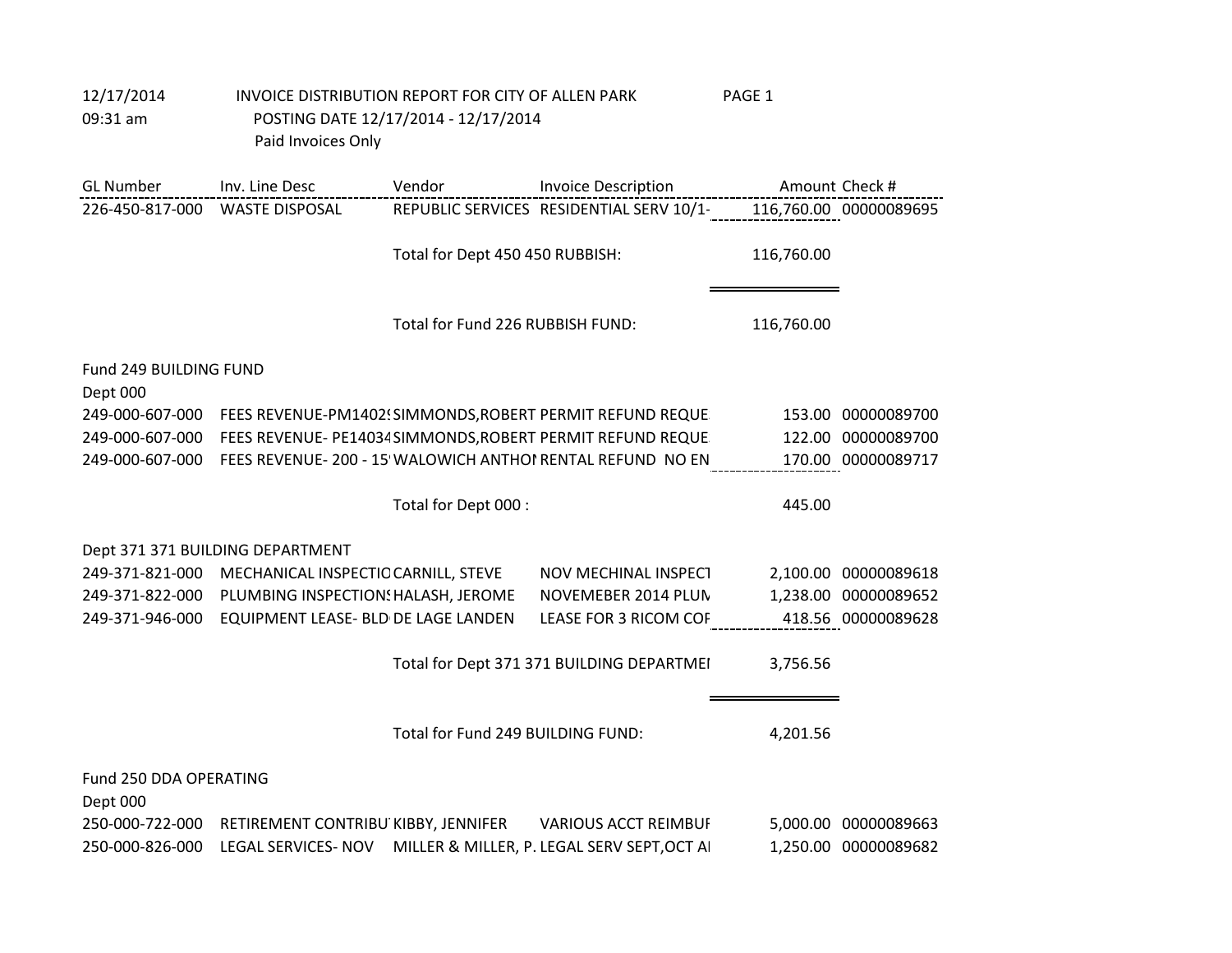| <b>GL Number</b> | Inv. Line Desc                                | Vendor                            | <b>Invoice Description</b>                                         |           | Amount Check #       |
|------------------|-----------------------------------------------|-----------------------------------|--------------------------------------------------------------------|-----------|----------------------|
| 250-000-826-000  |                                               |                                   | LEGAL SERVICES- SEPT A MILLER & MILLER, P. LEGAL SERV SEPT, OCT AI |           | 2,500.00 00000089682 |
| 250-000-920-000  | UTILITIES-15500 BEATRI(DTE ENERGY             |                                   | SERV 11/4-12/02/14 - P/                                            |           | 322.68 00000089634   |
| 250-000-920-000  | UTILITIES- 6543 ALLEN DTE ENERGY              |                                   | SERVICE 11/4-12/2/14-1                                             |           | 194.49 00000089635   |
| 250-000-920-000  | UTILITIES- 5301 ALLEN R DTE ENERGY            |                                   | SERVICE 11/4-12/3/14-1                                             | 141.97    | 00000089636          |
| 250-000-920-000  | UTILITIES-5951 N ALLEN DTE ENERGY             |                                   | SERVICE 11/4-12/3/14-1                                             |           | 501.71 00000089637   |
| 250-000-920-000  | UTILITIES- 6543 ALLEN COMCAST                 |                                   | DDA OFFICE 12/13-1/12,                                             | 195.66    | 00000089624          |
| 250-000-920-000  | UTILITIES- 6543 ALLEN R AT & T                |                                   | <b>FARMERS MKT FINAL BIL</b>                                       |           | 107.00 00000089610   |
| 250-000-931-000  | <b>BUILDING MAINTENANC HADDIX ELECTRIC</b>    |                                   | <b>EMER CALL TO DISC MAI</b>                                       | 300.00    | 00000089651          |
| 250-000-942-000  | <b>RENT</b>                                   |                                   | JONICK PROPERTIES, DDA OFFICE 2014 WINTI                           |           | 1,448.56 00000089662 |
| 250-000-960-000  | MARKETING/PROMOTIC KIBBY, JENNIFER            |                                   | <b>VARIOUS ACCT REIMBUF</b>                                        |           | 77.62 00000089663    |
| 250-000-960-000  |                                               |                                   | MARKETING/PROMOTIC THE HAYBALL GROUI ALLEN PARK FARMERS N          | 280.00    | 00000089706          |
| 250-000-962-000  | <b>MISCELLANEOUS</b>                          | KIBBY, JENNIFER                   | <b>VARIOUS ACCT REIMBUI</b>                                        | 56.56     | 00000089663          |
| 250-000-962-000  | <b>MISCELLANEOUS</b>                          |                                   | DOWNRIVER PEST C(RAT ABATEMENT ON QU                               | 90.00     | 00000089633          |
| 250-000-975-000  | <b>DESIGN COMMITTEE</b>                       |                                   | <b>B&amp;B CONCRETE PLACFACADE GRANT REIMBU</b>                    | 41,473.18 | 00000089612          |
| 250-000-975-000  | <b>DESIGN COMMITTEE</b>                       |                                   | ALLEN PARK FAMILY FACADE GRANT REIMBU                              |           | 5,000.00 00000089605 |
| 250-000-985-000  | <b>CAPITAL OUTLAY</b>                         |                                   | TRANQUILITY SPRIN(ES PLANT MATERIAL DOI                            |           | 1,890.00 00000089710 |
|                  |                                               |                                   |                                                                    |           |                      |
|                  |                                               | Total for Dept 000:               |                                                                    | 60,829.43 |                      |
|                  |                                               |                                   |                                                                    |           |                      |
|                  |                                               |                                   |                                                                    |           |                      |
|                  |                                               | Total for Fund 250 DDA OPERATING: |                                                                    | 60,829.43 |                      |
|                  |                                               |                                   |                                                                    |           |                      |
|                  | Fund 265 DRUG FORFEITURE - FEDERAL            |                                   |                                                                    |           |                      |
| Dept 000         |                                               |                                   |                                                                    |           |                      |
| 265-000-757-000  | <b>OPERATING SUPPLIES</b>                     |                                   | <b>MASTER ELECTRONICS SEIKO PRINTERS FOR P</b>                     | 855.17    | 00000089669          |
| 265-000-939-000  | VEHICLE MAINTENANCE GLENDALE AUTO VAISUPPLIES |                                   |                                                                    | 12.29     | 00000089648          |
| 265-000-939-000  |                                               |                                   | VEHICLE MAINTENANCE B & K COLLISION, INCACCIDENT REPAIR UNIT       | 1,679.05  | 00000089611          |
| 265-000-939-000  |                                               |                                   | VEHICLE MAINTENANCE BAKER'S GAS & WELICYLINDER RENTAL INVOI        |           | 18.91 00000089614    |
| 265-000-939-000  | VEHICLE MAINTENANCE GLENDALE AUTO VAI PARTS   |                                   |                                                                    | 10.76     | 00000089648          |
|                  |                                               |                                   |                                                                    |           |                      |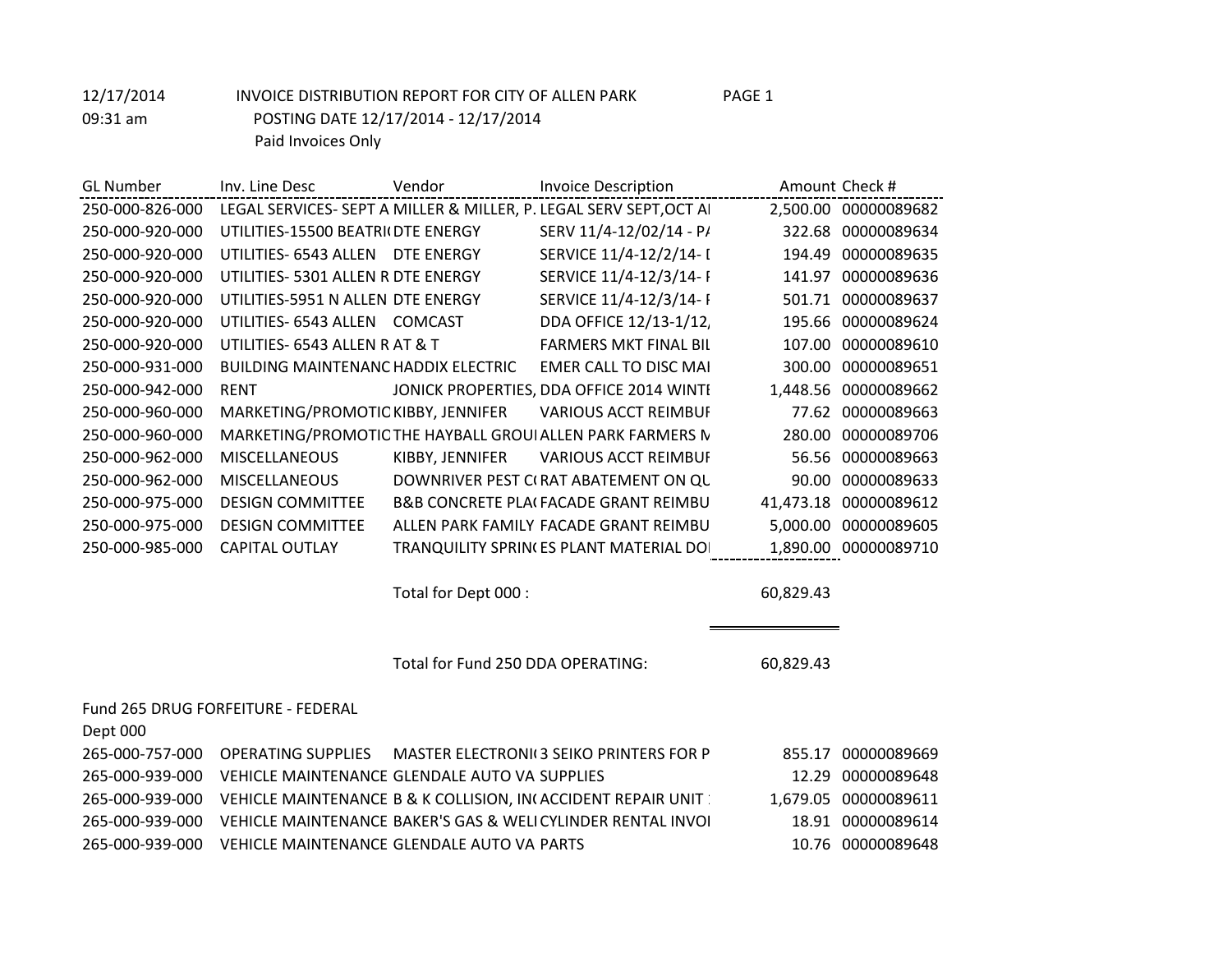GL Number Inv. Line Desc Vendor Invoice Description Amount Check # 265-000-939-000 VEHICLE MAINTENANCE LOWE'S PURCHASE OF SUPPLIES 11/2-11-26-14 35.06 00000089666 265-000-945-000 NON-CAPITALIZED EQUII DATANET SYSTEMS INSTALL/SETUP OF NEW 937.50 00000089627 265-000-984-000 COMPUTER EQUIPMENT OEM MICRO SOLUTI COMPUTER SERVICES 635.00 00000089688 Total for Dept 000 : 4,183.74 Total for Fund 265 DRUG FORFEITURE - FEDEI 4,183.74 Fund 266 DRUG FORFEITURE - STATE Dept 000 266-000-657-000 FORFEITED MONIES-STA VISIONARY, THE PRE EMPLOYMENT EYE IS AND 200000089714 Total for Dept 000 : 50.00 Total for Fund 266 DRUG FORFEITURE - STATE: 50.00 Fund 271 LIBRARY Dept 000 271-000-728-000 OFFICE SUPPLIES LOWER HURON SUPIPAPER SUPPLIES 258.36 00000089668 271-000-728-000 OFFICE SUPPLIES NATIONAL PEN CORP.PURCHASE OF PENS 460.90 00000089684 271-000-827-000 LIBRARY SERVICES THE LIBRARY NETWORKPAYMENT FOR DELL 4GB RAM 55.99 00000089707 271-000-827-000 LIBRARY SERVICES THE LIBRARY NETWORKPAYMENT FOR OPTIPLEX 7 4,576.48 00000089707 271-000-827-000 LIBRARY SERVICES UNIQUE MANAGEMI11/3-11/27/14 PLACEMI 53.70 00000089711 271-000-828-000 MATERIALS BAKER & TAYLOR MATERIALS 22.09 00000089613 271-000-828-000 MATERIALS BAKER & TAYLOR MATERIALS 63.24 00000089613 271-000-828-000 MATERIALS BAKER & TAYLOR CREDIT ON MATERIALS (60.00) 00000089613 271-000-828-000 MATERIALS BAKER & TAYLOR MATERIALS 33.42 00000089613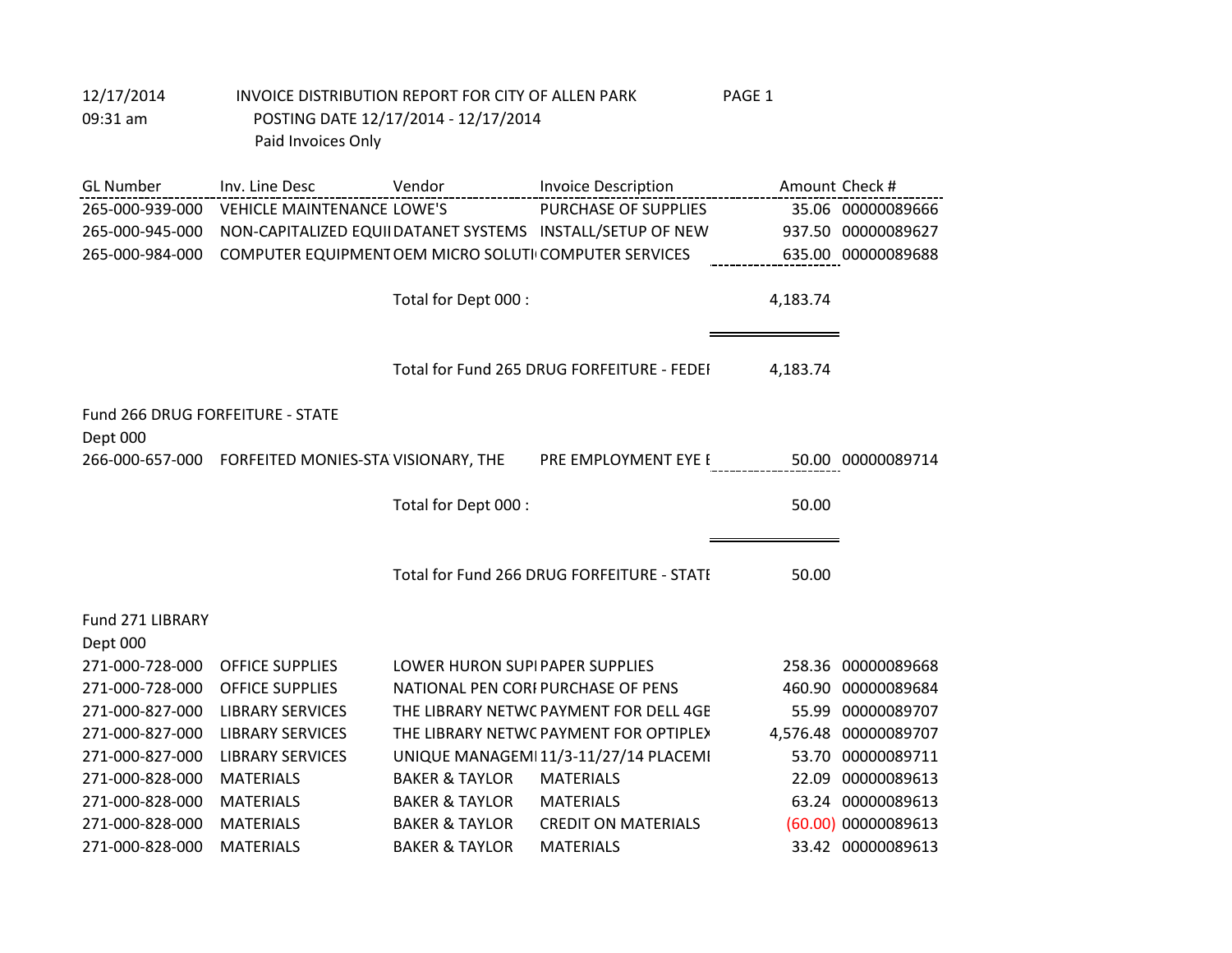GL Number Inv. Line Desc Vendor Invoice Description Amount Check # 271-000-828-000 MATERIALS BAKER & TAYLOR MATERIALS 76.96 00000089613 271-000-828-000 MATERIALS BAKER & TAYLOR MATERIALS 173.39 00000089613 271-000-828-000 MATERIALS BAKER & TAYLOR CREDIT ON SUPPLIES (120.00) 00000089613 271-000-828-000 MATERIALS NILES DISTRICT LIBR/ PAYMENT FOR LOST BO(
25.99 00000089686 271-000-828-000 MATERIALS HYLAND SOFTWARE, MICROFILM FOR MONTH 206.68 00000089658 271-000-828-000 MATERIALS WORLD BOOK, INC. SUPPLIES 715.00 00000089723 271-000-828-000 MATERIALS WORLD BOOK, INC. SUPPLIES 849.00 00000089723 271-000-931-000 BUILDING MAINTENANC DELTA TEMP, INC. REMOVE DAMAGED TO 3,693.25 00000089629 271-000-931-000 BUILDING MAINTENANC DELTA TEMP, INC. HEAT/AC WORK 1,701.70 00000089629 271-000-931-000 BUILDING MAINTENANC COVERALL NORTH AICLEANIN G SERVICES 12/1000000000000000089626 271-000-943-000 EQUIPMENT RENTAL KONICA MINOLTA BUMONTHLY METER CHAN 235.41 00000089664

Total for Dept 000 : 13,756.56

Total for Fund 271 LIBRARY: 13,756.56

Fund 592 WATER & SEWER Dept 601 601 WATER AND SEWER

| 592-601-605-000 |                                               |                   | SEWAGE DISPOSAL - DET DETROIT WATER & S CHARGES FRO 10/1-11/1 | 167.47 00000089630    |
|-----------------|-----------------------------------------------|-------------------|---------------------------------------------------------------|-----------------------|
| 592-601-605-000 |                                               |                   | SEWAGE DISPOSAL - DE1DETROIT WATER & S WHOLESALE SEWER CHO    | 53,900.00 00000089631 |
| 592-601-607-300 | <b>EXCESS FLOWS - WAYNE WAYNE COUNTY</b>      |                   | NOVE 2014 FIXED EXCES                                         | 65,549.00 00000089719 |
| 592-601-643-000 | <b>UTILITIES</b>                              | DTE ENERGY        | SERVICE 11/11-12/9/14                                         | 130.45 00000089638    |
| 592-601-643-000 | <b>UTILITIES</b>                              | <b>DTE ENERGY</b> | SERVICE 11/3-12/3/14                                          | 66.18 00000089638     |
| 592-601-643-000 | <b>UTILITIES</b>                              | <b>DTE ENERGY</b> | SERVICE 11/3-12/3/14                                          | 139.53 00000089638    |
| 592-601-643-000 | <b>UTILITIES</b>                              | <b>DTE ENERGY</b> | SERVICE 11/3-12/3/14                                          | 1,480.63 00000089638  |
| 592-601-667-001 | VEHICLE MAINTENANCE GLENDALE AUTO VA SUPPLIES |                   |                                                               | 67.62 00000089648     |
| 592-601-667-001 |                                               |                   | VEHICLE MAINTENANCE BAKER'S GAS & WELICYLINDER RENTAL INVOI   | 18.93 00000089614     |
| 592-601-673-001 | MAIN MAINTENANCE                              |                   | HYDRO DESIGNS, INCCROSS CONN CONTROL!                         | 1,935.00 00000089657  |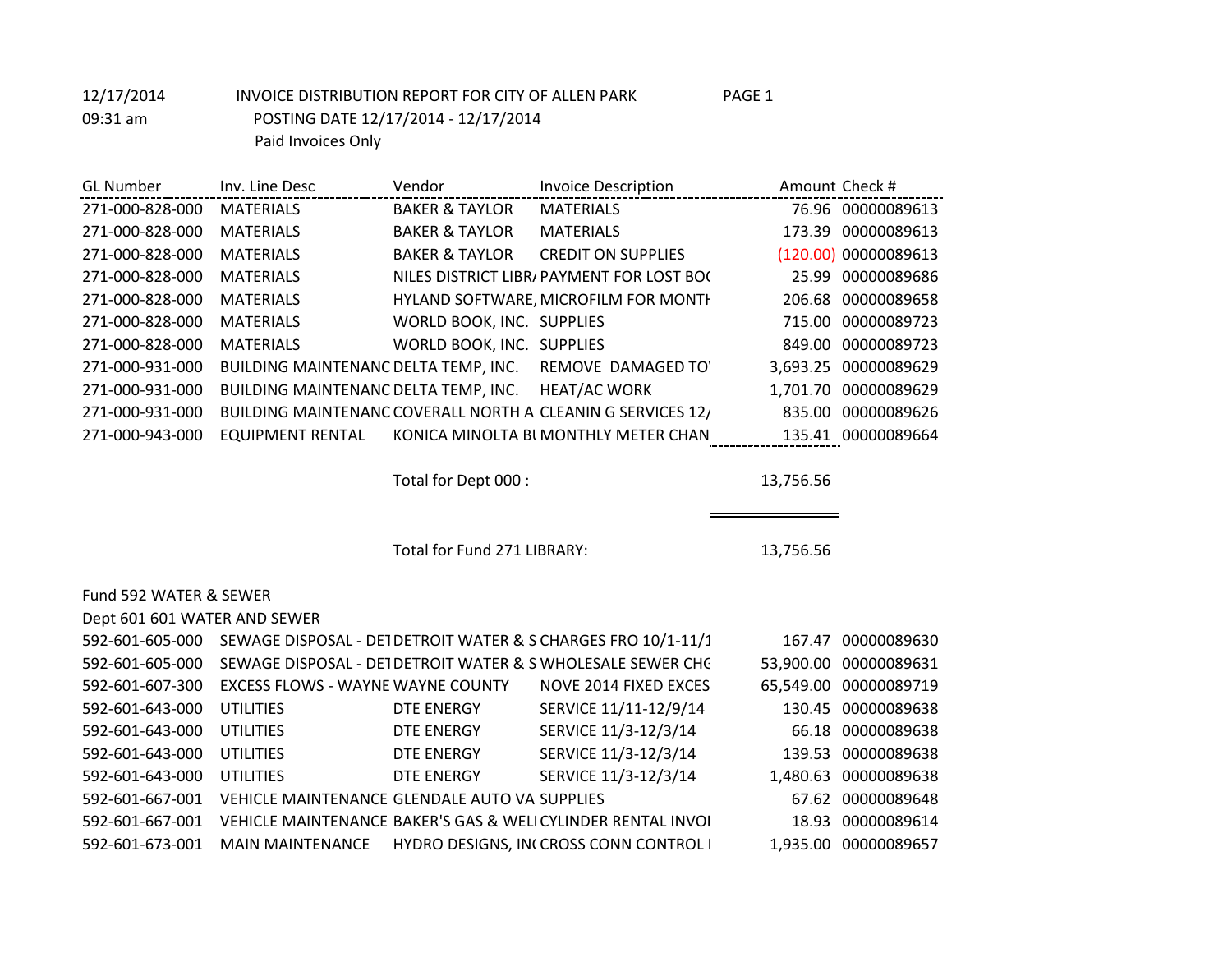12/17/2014 INVOICE DISTRIBUTION REPORT FOR CITY OF ALLEN PARK PAGE 1

09:31 am POSTING DATE 12/17/2014 - 12/17/2014 Paid Invoices Only

| <b>GL Number</b> | Inv. Line Desc                                          | Vendor         | <b>Invoice Description</b>                                   |        | Amount Check #       |
|------------------|---------------------------------------------------------|----------------|--------------------------------------------------------------|--------|----------------------|
| 592-601-673-001  | MAIN MAINTENANCE- SI GRAINGER                           |                | <b>SUPPLIES</b>                                              |        | 30.70 00000089650    |
| 592-601-673-001  | MAIN MAINTENANCE- SI GRAINGER                           |                | <b>SUPPLIES</b>                                              |        | 147.25 00000089650   |
| 592-601-673-001  | <b>MAIN MAINTENANCE- SIGRAINGER</b>                     |                | <b>SUPPLIES</b>                                              |        | 55.25 00000089650    |
| 592-601-673-001  | MAIN MAINTENANCE- SIGRAINGER                            |                | <b>CREDIT ON SUPPLIES</b>                                    |        | (47.75) 00000089650  |
| 592-601-673-001  | <b>MAIN MAINTENANCE</b>                                 | LOWE'S         | PURCHASE OF SUPPLIES                                         |        | 178.35 00000089666   |
| 592-601-677-001  | HYDRANT MAINTENANC EJ USA, INC                          |                | <b>SUPPLIES</b>                                              |        | 8,367.03 00000089640 |
| 592-601-677-001  | HYDRANT MAINTENANC EJ USA, INC                          |                | <b>SUPPLIES</b>                                              |        | 4,024.30 00000089640 |
| 592-601-677-001  | HYDRANT MAINTENANC LOWE'S                               |                | PURCHASE OF SUPPLIES                                         | 25.49  | 00000089666          |
| 592-601-678-001  | METER MAINTENANCE ETNA SUPPLY COMP. PARTS               |                |                                                              |        | 657.80 00000089641   |
| 592-601-678-001  | METER MAINTENANCE- ETNA SUPPLY COMP. CREDIT ON SUPPLIES |                |                                                              |        | (109.35) 00000089641 |
| 592-601-678-001  | METER MAINTENANCE LOWE'S                                |                | PURCHASE OF SUPPLIES                                         |        | 48.34 00000089666    |
| 592-601-712-000  | CLOTHING, CLEANING & CINTAS CORP.                       |                | <b>UNIFORMS WATER</b>                                        |        | 36.35 00000089619    |
| 592-601-712-000  | CLOTHING, CLEANING & CINTAS CORP.                       |                | <b>UNIFORMS WATER</b>                                        | 41.18  | 00000089619          |
| 592-601-712-000  | CLOTHING, CLEANING & CINTAS CORP.                       |                | <b>UNIFORMS WATER</b>                                        |        | 41.18 00000089619    |
| 592-601-712-000  | CLOTHING, CLEANING & CINTAS CORP.                       |                | <b>UNIFORMS WATER</b>                                        |        | 41.18 00000089619    |
| 592-601-712-000  | CLOTHING, CLEANING & CINTAS CORP.                       |                | <b>UNIFORMS WATER</b>                                        | 41.18  | 00000089619          |
| 592-601-826-000  | <b>CITY ATTORNEY</b>                                    |                | THE PLATO LAW FIRI CASE MALTA JUNE 2014                      |        | 317.20 00000089708   |
| 592-601-826-000  | <b>CITY ATTORNEY</b>                                    |                | THE PLATO LAW FIRI ACCT CHRISTENSEN JUN                      |        | 714.20 00000089708   |
| 592-601-940-500  |                                                         |                | FAIRLANE/INDEPNCE MI SECURITY CENTRAL F1 MONTH MONITORING    |        | 27.35 00000089698    |
| 592-601-940-500  |                                                         |                | FAIRLANE/INDEPNCE MI SECURITY CENTRAL FSERVICE 12/1-12/31/14 |        | 226.37 00000089698   |
| 592-601-946-000  | <b>COPIER FEES- WATER</b>                               | DE LAGE LANDEN | LEASE FOR 3 RICOM COF                                        | 422.90 | 00000089628          |
| 592-601-960-000  |                                                         |                | TRAINING & EDUCATION AMERICAN PUBLIC VANNUAL MEMBERSHIP F    | 20.00  | 00000089607          |
| 592-601-960-000  |                                                         |                | TRAINING & EDUCATION AMERICAN PUBLIC VANNUAL MEMBERSHIP F    |        | 20.00 00000089607    |
| 592-601-962-000  | <b>MISCELLANEOUS</b>                                    |                | MEISTER, KELLY ANN REIMB OF WATER PMT /                      | 359.08 | 00000089671          |
| 592-601-962-000  | <b>MISCELLANEOUS</b>                                    | WILSON, TOM    | REIM FOR MILEAGE REIN                                        | 114.80 | 00000089721          |
| 592-601-962-000  |                                                         |                | MISCELLANEOUS- J HAN COMPREHENSIVE TE DOT PRE EMPLOYMENT     |        | 59.00 00000089625    |
| 592-601-962-000  | <b>MISCELLANEOUS</b>                                    | WILSON, TOM    | MILEAGE REIM FOR OCT                                         |        | 314.72 00000089721   |

Total for Dept 601 601 WATER AND SEWER: 139,628.91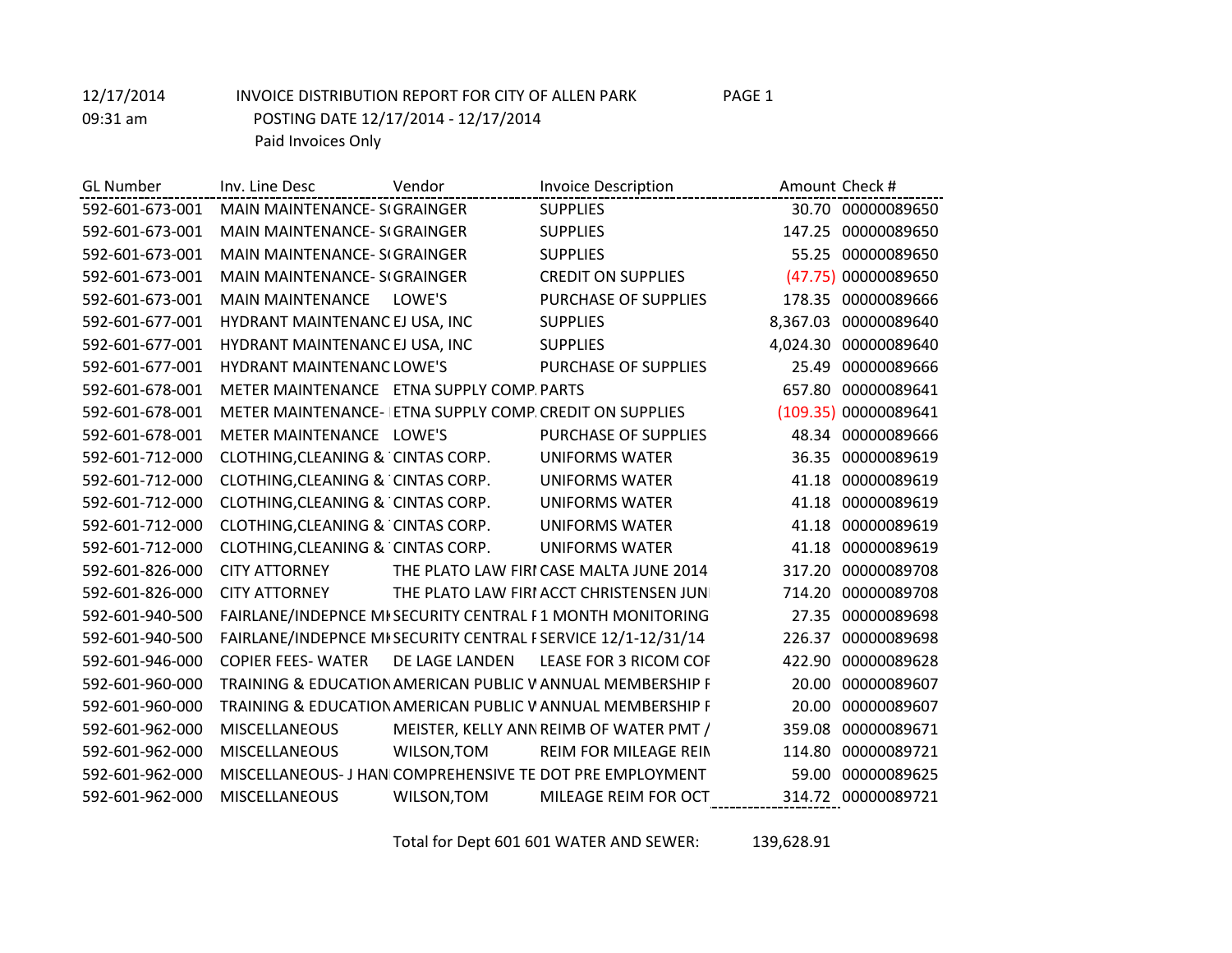| 12/17/2014<br>09:31 am        | INVOICE DISTRIBUTION REPORT FOR CITY OF ALLEN PARK<br>PAGE 1<br>POSTING DATE 12/17/2014 - 12/17/2014<br>Paid Invoices Only |                                   |                                                                             |            |                       |
|-------------------------------|----------------------------------------------------------------------------------------------------------------------------|-----------------------------------|-----------------------------------------------------------------------------|------------|-----------------------|
| <b>GL Number</b>              | Inv. Line Desc                                                                                                             | Vendor                            | <b>Invoice Description</b>                                                  |            | Amount Check #        |
| Dept 603 603 BASIN            |                                                                                                                            |                                   |                                                                             |            |                       |
| 592-603-920-000               | <b>UTILITIES</b>                                                                                                           | <b>DTE ENERGY</b>                 | SERVICE 11/7-12/8/14                                                        |            | 3,855.25 00000089638  |
| 592-603-920-000               | <b>UTILITIES</b>                                                                                                           | <b>DTE ENERGY</b>                 | SERVICE 11/3-12/3/14                                                        |            | 618.84 00000089638    |
| 592-603-920-000               | <b>UTILITIES</b>                                                                                                           | <b>DTE ENERGY</b>                 | SERVICE 11/3-12/3/14                                                        |            | 27.42 00000089638     |
|                               |                                                                                                                            |                                   | 592-603-930-000 SEWER MAINTENANCE- WADE-TRIM/ASSOCI PROF SERV 9/28-11/1/1/  |            | 1,050.00 00000089716  |
| 592-603-930-000               |                                                                                                                            |                                   | SEWER MAINTENANCE- WADE-TRIM/ASSOCI PROF SERVICES 9/28/14                   |            | 202.60 00000089716    |
| 592-603-931-000               |                                                                                                                            |                                   | BUILDING MAINTENANC DELTA TEMP, INC. POWER WASHED RTU #1                    |            | 333.20 00000089629    |
| 592-603-931-000               | <b>BUILDING MAINTENANC GRAINGER</b>                                                                                        |                                   | <b>PARTS</b>                                                                |            | 104.60 00000089650    |
| 592-603-934-000               |                                                                                                                            |                                   | EQUIPMENT MAINTENA WADE-TRIM/ASSOCI PROF SERV 9/28-11/1/1/                  |            | 12,754.39 00000089716 |
| 592-603-985-000               | <b>CAPITAL OUTLAY</b>                                                                                                      |                                   | WADE-TRIM/ASSOCI PROF SERV 9/28-11/1/1/                                     |            | 4,436.17 00000089716  |
|                               |                                                                                                                            | Total for Dept 603 603 BASIN:     |                                                                             | 23,382.47  |                       |
|                               |                                                                                                                            | Total for Fund 592 WATER & SEWER: |                                                                             | 163,011.38 |                       |
|                               | Fund 593 SOUTHFIELD LEASE PROPERTIES                                                                                       |                                   |                                                                             |            |                       |
| Dept 696 16630 SOUTHFIELD CAM |                                                                                                                            |                                   |                                                                             |            |                       |
|                               |                                                                                                                            |                                   | 593-696-925-000 PROPERTY MNT 4/1-12/ JOHN'S LANDSCAPIN LANDSCAPE MNT AT STA |            | 2,000.00 00000089661  |
|                               |                                                                                                                            |                                   | 593-696-925-000 PROPERTY MAINTENAN(WASTE MANAGEMEISERVICES 12/1-12/31/14    |            | 319.67 00000089718    |
|                               | 593-696-925-000 PROPERTY MAINTENAN(WASTE MANAGEMEISERVICE 11/1-11/30/14                                                    |                                   |                                                                             |            | 99.59 00000089718     |
|                               |                                                                                                                            |                                   | Total for Dept 696 16630 SOUTHFIELD CAM:                                    | 2,419.26   |                       |
|                               |                                                                                                                            |                                   | Total for Fund 593 SOUTHFIELD LEASE PROPE                                   | 2,419.26   |                       |

Fund 703 SCHOOL AND COUNTY TAX FUND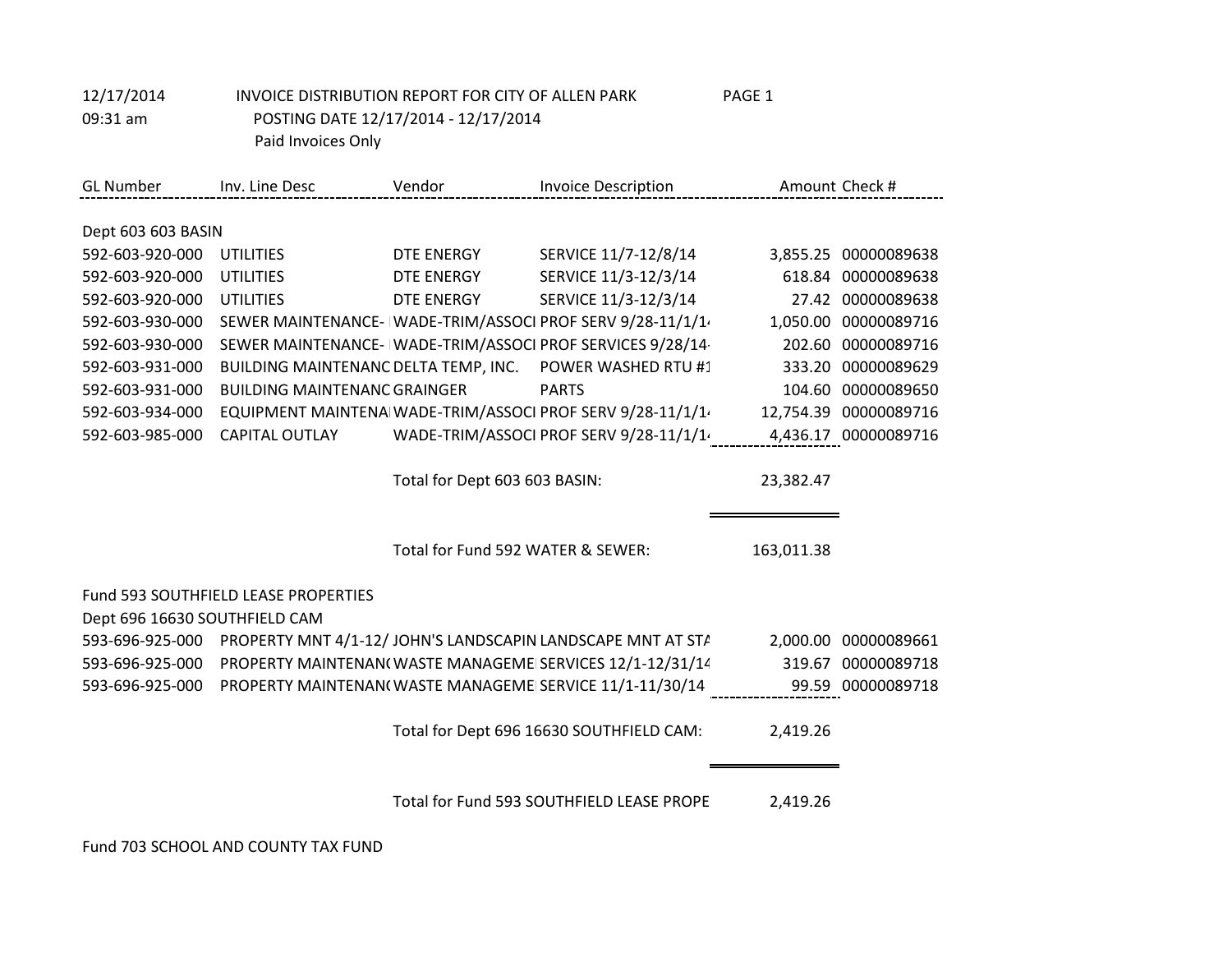12/17/2014 INVOICE DISTRIBUTION REPORT FOR CITY OF ALLEN PARK PAGE 1

09:31 am POSTING DATE 12/17/2014 - 12/17/2014 Paid Invoices Only

| <b>GL</b> Number | Inv. Line Desc          | Vendor           | Invoice Description                      |          | Amount Check #       |
|------------------|-------------------------|------------------|------------------------------------------|----------|----------------------|
| Dept 000         |                         |                  |                                          |          |                      |
| 703-000-275-000  | <b>REFUNDABLE TAXES</b> |                  | LUCHIN, LEONARD-P/OVERPMT OF 2014 TAXE   | 1,634.97 | 00000089738          |
| 703-000-275-000  | <b>REFUNDABLE TAXES</b> |                  | LEVASSEUR, LAURA-JI OVERPMT OF 2014 TAXE | 359.05   | 00000089737          |
| 703-000-275-000  | <b>REFUNDABLE TAXES</b> | CHEN, JIN H      | <b>OVERPMT OF 2014 TAX</b>               |          | 442.68 00000089728   |
| 703-000-275-000  | <b>REFUNDABLE TAXES</b> |                  | AUTEN, THOMAS-JOI OVERPMT OF 2014 TAXI   | 2,400.63 | 00000089724          |
| 703-000-275-000  | <b>REFUNDABLE TAXES</b> |                  | CRANDALL, BRADON OVERPMT OF 2014 TAXE    |          | 241.35 00000089730   |
| 703-000-275-000  | <b>REFUNDABLE TAXES</b> |                  | SCHMIDT, KENNETH OVERPMT OF 2014 TAXE    | 413.41   | 00000089743          |
| 703-000-275-000  | <b>REFUNDABLE TAXES</b> |                  | CAMERON, JAMES JF OVERPMT OF 2014 TAXE   | 286.29   | 00000089727          |
| 703-000-275-000  | <b>REFUNDABLE TAXES</b> | MASCIA, MICHAEL  | <b>OVERPMT OF 2014 TAX</b>               | 36.22    | 00000089739          |
| 703-000-275-000  | <b>REFUNDABLE TAXES</b> | MIZELL, JEREMIAH | <b>OVERPMT OF 2014 TAXE</b>              |          | 1,711.14 00000089740 |
| 703-000-275-000  | <b>REFUNDABLE TAXES</b> |                  | RANDALL, CRAIG-ELA OVERPMT OF 2014 TAX   | 328.78   | 00000089742          |
| 703-000-275-000  | <b>REFUNDABLE TAXES</b> | DOWELL, CARL     | <b>OVERPMT OF 2014 TAX</b>               | 33.49    | 00000089733          |
| 703-000-275-000  | <b>REFUNDABLE TAXES</b> |                  | GUERNSEY, SANDRA OVERPMT OF 2014 TAX     | 15.00    | 00000089734          |
| 703-000-275-000  | <b>REFUNDABLE TAXES</b> | DINARDO, ELLEN   | <b>OVERPMT OF 2014 TAXI</b>              |          | 718.48 00000089731   |
| 703-000-275-000  | <b>REFUNDABLE TAXES</b> |                  | VIERK, RICHARD-LEOI OVERPMT OF 2014 SUM  | 624.30   | 00000089745          |
| 703-000-275-000  | <b>REFUNDABLE TAXES</b> | DIROFF, THOMAS   | <b>OVERPMT OF 2014 TAXE</b>              | 16.88    | 00000089732          |
| 703-000-275-000  | <b>REFUNDABLE TAXES</b> | OCONNOR, ERIN    | <b>OVERPMT OF 2014 TAXE</b>              | 314.00   | 00000089741          |
| 703-000-275-000  | <b>REFUNDABLE TAXES</b> |                  | COTTREL, JOSEPH-MI OVERPMT OF 2014 TAXE  | 491.76   | 00000089729          |
| 703-000-275-000  | <b>REFUNDABLE TAXES</b> |                  | KRASNODEMSKI, RICI OVERPMT OF 2014 TAXE  | 2,345.11 | 00000089736          |
| 703-000-275-000  | <b>REFUNDABLE TAXES</b> |                  | HARHARA, FATIMA IV OVERPMT OF 2014 TAXE  | 200.00   | 00000089735          |
| 703-000-275-000  | <b>REFUNDABLE TAXES</b> |                  | BOTELLO, FRANK-MA OVERPMT OF 2014 TAXE   | 68.96    | 00000089725          |
| 703-000-275-000  | <b>REFUNDABLE TAXES</b> | BROWN, BEVERLY   | <b>OVERPMT OF 2014 TAXE</b>              | 458.06   | 00000089726          |
| 703-000-275-000  | <b>REFUNDABLE TAXES</b> | VOLK, JOSEPH     | <b>OVERPMT OF 2014 TAXE</b>              | 314.91   | 00000089746          |
| 703-000-275-000  | REFUNDABLE TAXES        | TAMAS, JOHN      | <b>OVERPMT OF 2014 TAXE</b>              | 1,170.37 | 00000089744          |

Total for Dept 000 : 14,625.84

Total for Fund 703 SCHOOL AND COUNTY TA> 14,625.84